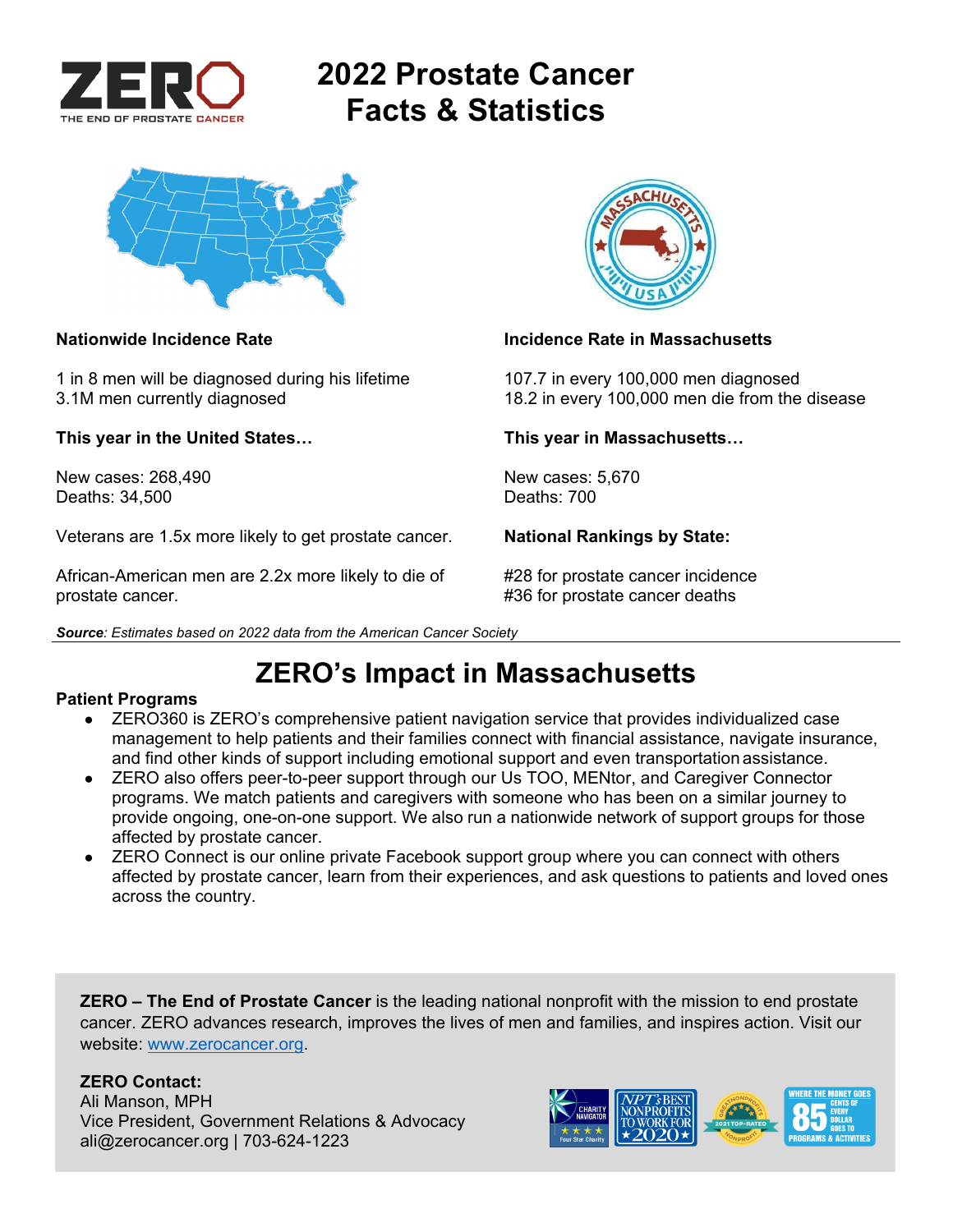

# **2022 Prostate Cancer Facts & Statistics**

## **CDMRP Grants in Massachusetts**

Year Introduced: 1997 Total Grants to Date: 275 Total Grand Awards Through FY 2020\*: \$130.7M

*\*PCRP data for FY 2021 has not yet been posted* 

| <b>Grant Recipient</b>                      | Year | <b>Amount</b>  |
|---------------------------------------------|------|----------------|
| <b>Beth Israel Deaconess Medical Center</b> | 2015 | \$1,840,716.00 |
| Dana-Farber Cancer Institute                | 2016 | \$1,606,988.00 |
| Dana-Farber Cancer Institute                | 2019 | \$1,327,500.00 |
| Dana-Farber Cancer Institute                | 2020 | \$1,335,000.00 |
| Dana-Farber Cancer Institute                | 2019 | \$1,327,500.00 |
| <b>Beth Israel Deaconess Medical Center</b> | 2019 | \$1,312,500.00 |

## **CDC's National Comprehensive Cancer Control Program (NCCCP) Funding in Massachusetts:**

- **Priorities:** Reduce barriers to treatment, decrease disparities in prostate cancer and breast cancer deaths, and improve access to and public awareness of palliative care.
- **Objective:** by 2021, decrease the percent of obesity among Massachusetts adults and you by 5%
- **Strategy:** Provide relevant content, including data, for stakeholder education initiatives (for example, for a community health center) that shows the relationship between obesity and chronic disease including heart disease, diabetes, and cancer (for example, breast, colon, and prostate cancers), particularly in targeted populations.
- **Goal:** Ensure the optimal implementation of evidence-based interventions for promoting appropriate cancer screening and shared decision making for all Massachusetts residents.
- **Goal:** Ensure that all Massachusetts residents have equal access to the interventions that are effective in promoting cancer screening and to screening tests, especially groups with higher than average mortality and low screening rates.
- **Objective**: By 2021, increase the number of Massachusetts men ages 40 years and older that have discussed both advantages and disadvantages of prostate cancer screening with their physicians from 31% to 50%.
- **Strategies** 
	- $\circ$  1. The Prostate Cancer Work Group will identify barriers to implementing shared decision making for prostate cancer screening by meeting with providers and key stakeholders and will develop and support implementation of interventions to increase provider adoption of shared decision marking, including:

**ZERO – The End of Prostate Cancer** is the leading national nonprofit with the mission to end prostate cancer. ZERO advances research, improves the lives of men and families, and inspires action. Visit our website: www.zerocancer.org.

### **ZERO Contact:**

Ali Manson, MPH Vice President, Government Relations & Advocacy ali@zerocancer.org | 703-624-1223